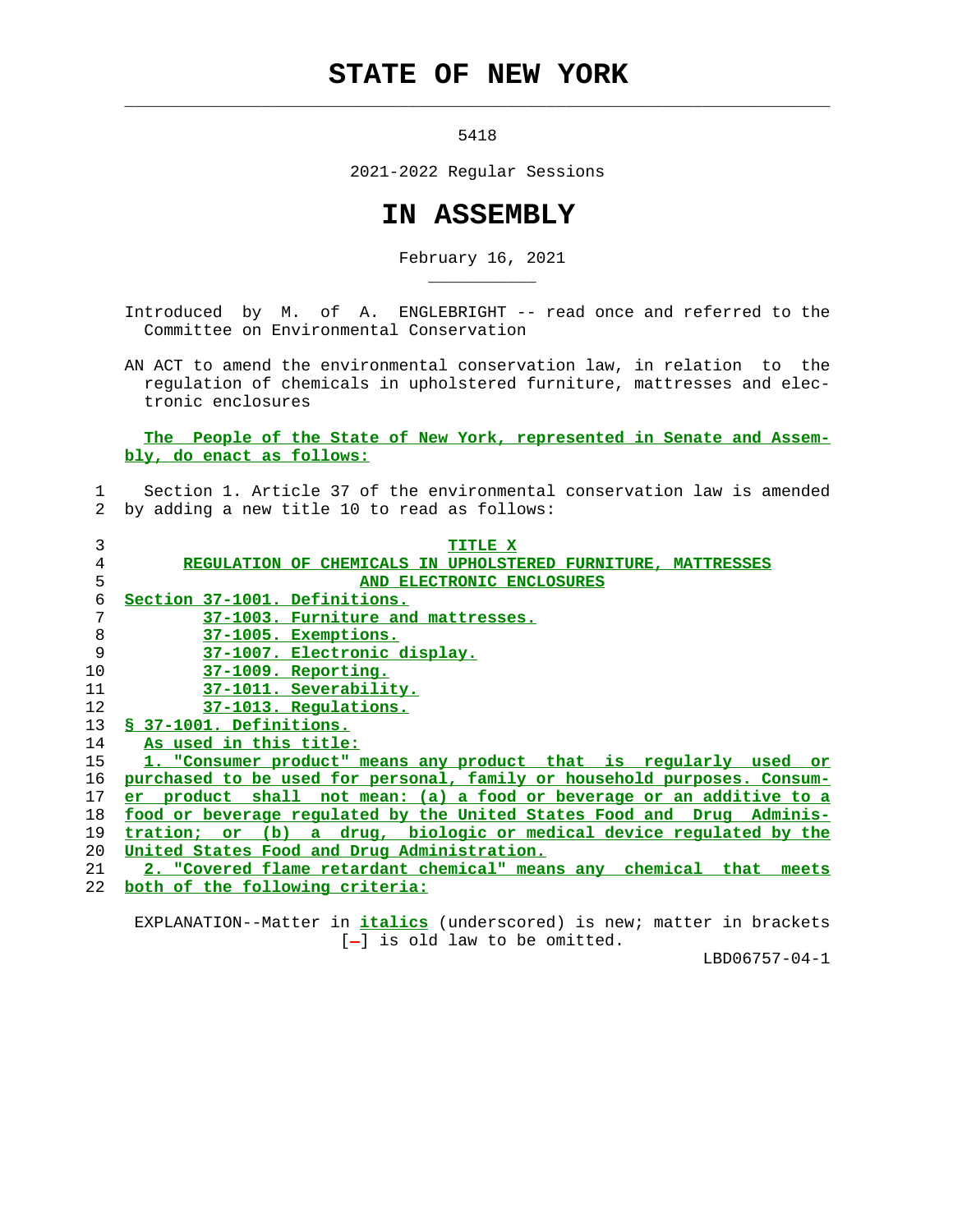A. 5418 2

| 1  | (a) A functional use for the chemical is to resist or inhibit the        |
|----|--------------------------------------------------------------------------|
| 2  | spread of fire or as a synergist to chemicals that resist or inhibit the |
| 3  | spread of fire; and                                                      |
| 4  | (b) The chemical is one of the following: a halogenated, organophos-     |
| 5  | phorus, organonitrogen, or nanoscale chemical. As used in this title:    |
| 6  | (i) "Halogenated chemical" is any chemical that contains one or more     |
| 7  | halogen elements, including fluorine, chlorine, bromine, or iodine.      |
| 8  | (ii) "Organophosphorus chemical" is any chemical that contains one or    |
| 9  | more carbon elements and one or more phosphorus elements.                |
| 10 | (iii) "Organonitrogen chemical" is any chemical that contains one<br>or  |
| 11 | more carbon elements and one or more nitrogen elements.                  |
| 12 | 3. "Custom upholsterer" means a person who, either by himself or         |
| 13 | herself or through employees or agents, repairs, reupholsters, recovers, |
| 14 | restores, or renews upholstered furniture, or who makes to order and     |
|    |                                                                          |
| 15 | specification of the user any article of upholstered residential furni-  |
| 16 | ture, using either new materials or owner's materials.                   |
| 17 | 4. "Electronic display" means a consumer product with a display screen   |
| 18 | and associated electronics that, as its primary function, displays visu- |
| 19 | al information from wired or wireless sources and is available for       |
| 20 | purchase by individuals or households for personal use. Electronic       |
| 21 | display shall not include: (a) any electronic display with a screen area |
| 22 | smaller than or equal to one hundred square centimeters or fifteen and   |
| 23 | one-half square inches; (b) projectors; (c) virtual reality headsets; or |
| 24 | (d) all-in-one video conference systems.                                 |
| 25 | 5. "Intentionally added" shall have the same meaning as "intentionally   |
| 26 | added chemical" in subdivision eleven of section 37-0901 of this arti-   |
| 27 | cle.                                                                     |
| 28 | 6. "Mattress" means a ticking filled with a resilient material used      |
| 29 | alone or in combination with other products intended or promoted for     |
| 30 | sleeping upon.                                                           |
| 31 | 7. "Organohalogen flame retardant chemical" means a chemical that        |
| 32 | contains one or more halogen elements, including fluorine, chlorine,     |
| 33 | bromine, or iodine, bonded to carbon.                                    |
| 34 | 8. "Reupholstered furniture" means furniture whose original fabric,      |
| 35 | padding, decking, barrier material, foam, or other resilient filling has |
| 36 | been replaced by a custom upholsterer, that has not been sold since the  |
| 37 | time of the replacement.                                                 |
| 38 | 9. "Ticking" means the outermost layer of fabric or related material     |
| 39 | that encloses the core and upholstery materials of a mattress or         |
| 40 | mattress pad. A mattress ticking may consist of several layers of fabric |
| 41 | or related materials quilted together.                                   |
| 42 | "Upholstered furniture" means any item of furniture, that<br>10.         |
| 43 | consists, in whole or in part, of leather, plastic, fabric or other      |
| 44 | material that contains cotton, wool, polyurethane or other natural or    |
| 45 | synthetic material that is placed in cushions or on the frame of the     |
| 46 | furniture.                                                               |
| 47 | 11. "Upholstered or reupholstered furniture component" means the sepa-   |
| 48 | rate constituent parts of upholstered furniture, specifically cover      |
| 49 | fabrics, barrier materials, resilient filling materials, and decking     |
| 50 | materials.                                                               |
| 51 |                                                                          |
| 52 | § 37-1003. Furniture and mattresses.                                     |
|    | 1. Beginning December thirty-first, two thousand twenty-three, no        |
| 53 | person shall sell or offer for sale in the state of New York any new,    |
| 54 | not previously owned, upholstered furniture or mattress, that contains,  |
| 55 | or a constituent component of which contains, any intentionally added    |
| 56 | covered flame retardant chemical, individually or in combination.        |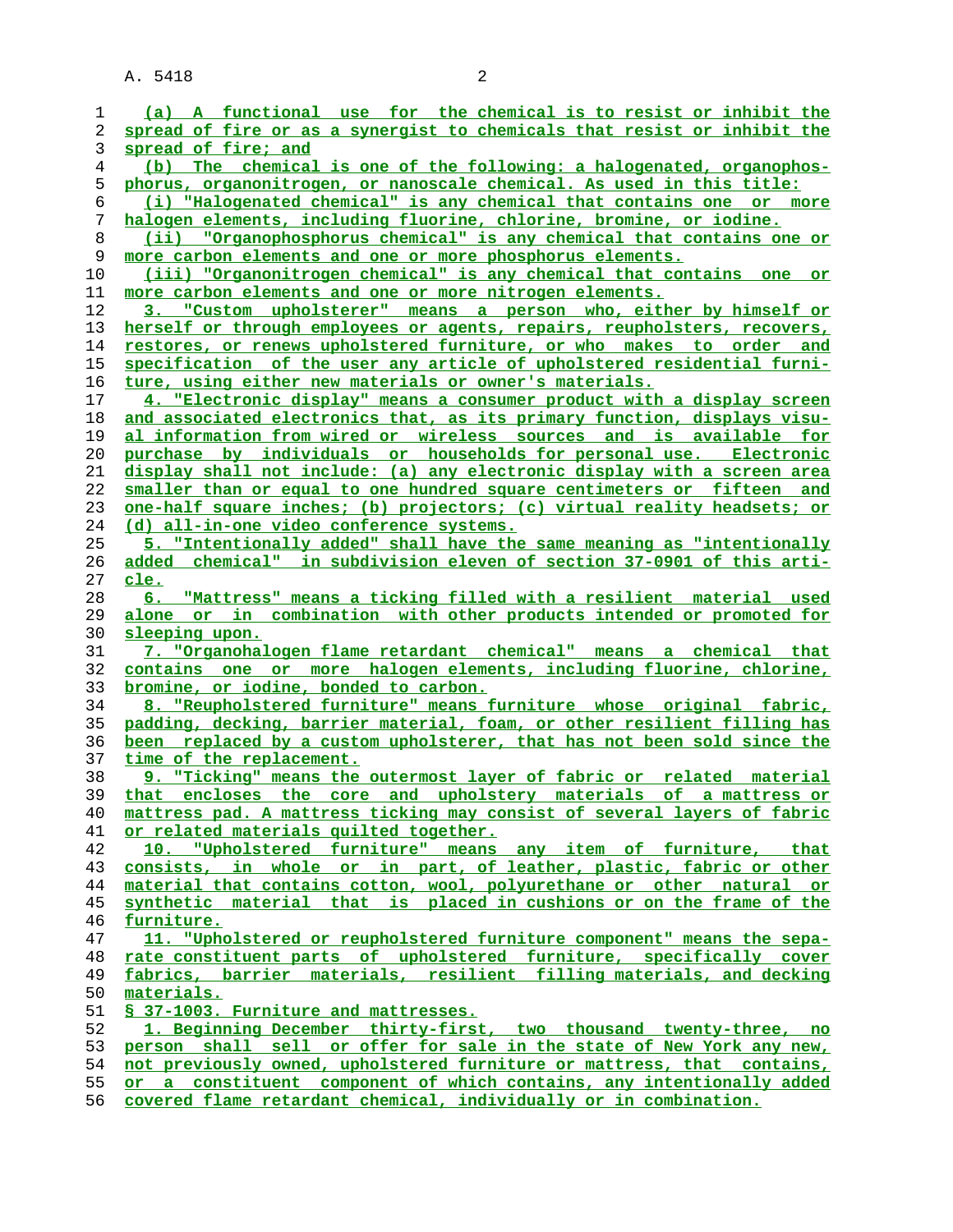A. 5418 3

**2. Beginning December thirty-first, two thousand twenty-two, a custom upholsterer in the state of New York shall not repair, reupholster, re-cover, restore, or renew upholstered furniture or reupholstered furniture using replacement components that contain any intentionally added covered flame retardant chemical, individually or in combination. § 37-1005. Exemptions. The prohibitions in section 37-1003 of this title shall not apply to the following: 1. Electronic components of mattresses, reupholstered furniture, or upholstered furniture, or any associated casing for such electronic components. 2. Upholstered or reupholstered furniture components other than those identified in subdivision seven of section 37-1001 of this title. 3. Thread or fiber when used for stitching mattress components togeth- er. § 37-1007. Electronic display. Beginning January first, two thousand twenty-four, no person shall sell or offer for sale in the state of New York any electronic display that contains an intentionally added organohalogen flame retardant chem- ical in the enclosure or stand of such electronic display. § 37-1009. Reporting. 1. For the purposes of this section, "manufacturer" shall mean a person who: (a) assembles or substantially assembles electronic displays for sale in the state; (b) manufactures electronic displays, under its own brand name or under any other brand name, for sale in the state; (c) sells, under its own brand name, electronic displays in the state; (d) owns a brand name that it licenses to another person for use on elec- tronic displays sold in the state; (e) imports electronic displays for sale in the state; or (f) manufactures electronic displays for sale in the state without affixing a brand name. 2. Beginning one year after the effective date of this title, no elec- tronic display shall be sold in the state unless the manufacturer has submitted an annual report to the department identifying all of the flame retardants used in the enclosure or stand of the electronic display in a form determined by the department. § 37-1011. Severability. If any clause, sentence, paragraph, subdivision, section or part of this act shall be adjudged by any court of competent jurisdiction to be invalid, such judgment shall not affect, impair, or invalidate the remainder thereof, but shall be confined in its operation to the clause, sentence, paragraph, subdivision, section or part thereof directly involved in the controversy in which such judgment shall have been rendered. It is hereby declared to be the intent of the legislature that this act would have been enacted even if such invalid provisions had not been included herein. § 37-1013. Regulations. The department may adopt any rules and regulations it deems necessary to implement the provisions of this title.** § 2. Section 71-3703 of the environmental conservation law is amended 50 by adding a new subdivision 5 to read as follows: **5. Any person who violates any of the provisions of or who fails to perform any duty imposed by sections 37-1003 and 37-1007 of this chapter or any rule or regulation promulgated pursuant hereto, shall be liable for a civil penalty not to exceed one thousand dollars for each day during which such violation continues, and in addition thereto, such person may be enjoined from continuing such violation. Such person shall**